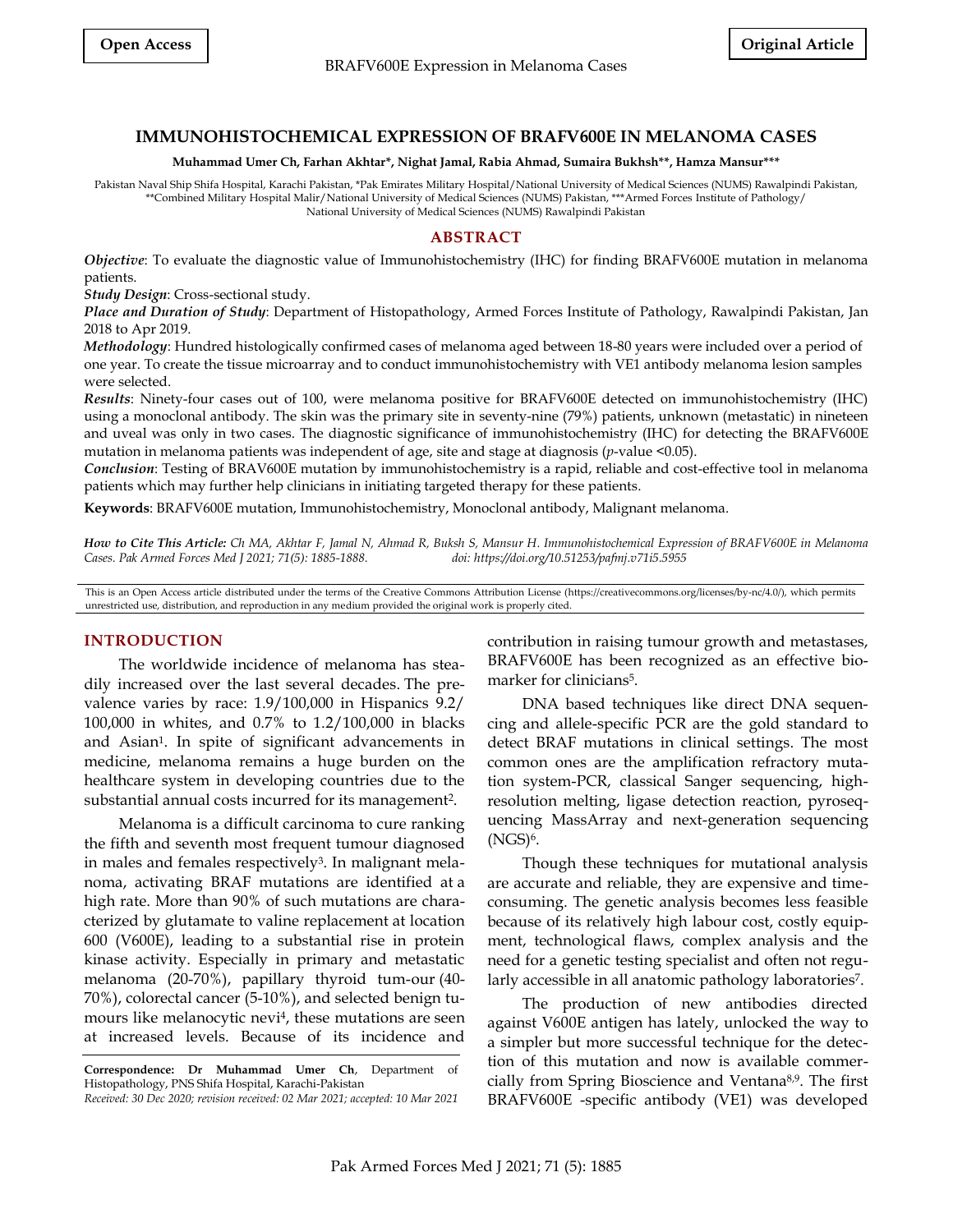by Feller *et al,* which has validated to be very sensitive and precise for recognizing this alteration in melanoma cases<sup>10</sup> and have paved the way to use IHC, which is a relatively quicker, less costly and more accessible technique for evaluating the BRAF status in the biopsy specimen.

In view of the above, this study was designed to validate the diagnostic significance of IHC in detecting the BRAFV600E mutation in melanoma patients. Currently, the study is prospective using a relatively larger sample size which would be a valuable contribution to the already existing pool of knowledge.

# **METHODOLOGY**

The cross sectional study was approved by the institutional review board of Armed Forces Institute of Pathology [FC-READ-IRB/18/885] from January 2018 to April 2019.

**Inclusion Criteria:** The histologically confirmed cases of melanoma aged between 18-85 years of either gender were included using non-probability consecutive sampling technique.

**Exclusion Criteria:** The patients having prior chemotherapy, antiangiogenic therapy and radiotherapy were excluded.

 The sample size was calculated by using OpenEpi calculator by taking the prevalence of BRAFV 600E mutation on immunohistochemistry in melanoma patients i.e. 94%<sup>8</sup> , margin of error=4%, confidence level= 95%, then calculated sample size was 100. Clinicopathological features such as gender, age, site, stage, distant and nodal metastasis were noted.

Four-micrometer thick slices were cut on microtome from formalin-fixed, paraffin-embedded (FFPE) tissue blocks. Testing was performed with the Benchmark ULTRA platform with pre-peroxidase inhibition and primary antibody incubation for 15 min at 37°C using anti V600 E monoclonal primary antibody (Ventana Medical Systems, Inc Cat. Number 790-4855). Anti-body's final concentration was ~12 μg/ml. To visualize the BRAF expression diaminoben-zidine staining was used. Hematoxylin II and Bluing Reagent were used for counter staining the tissues for 4 min. Negative control in the form of mouse monoclonal antibody was also applied.

Ultimately, specimens after immunohisto-chemistry were seen by autonomous double-blinded analysts who didn't have cellular and laboratory-based patient's records. In most cases, the analyses of the two observers were comparable and re-examination as well as consensus resolved few disparities. In positive tumor cells, the VE1 antibody demonstrates cytoplasmic staining in accordance with Boursault *et al*11. Immunostaining was generally defined as positive or negative. When >90% of cancer cells displayed distinct moderate to strong brown intracellular discoloration they were taken as positive, whereas when there was no discoloration, only nuclear stain, focal staining of tumor cellsor staining of lymphocytes, monocytes/macrophagesthey were considered negative. Furthermore, the immunostaining intensity was graded 0 if no discolouration was observed, Grade 1 if there was weakcytoplasmic discoloration, moderate diffuse cytoplasmic staining was given grade 2 and grade 3 was alloted with strongmainly granular intracellular brown discoloration. No staining (grade 0) and grade 1 staining were considered negative for V600E, whereas grade 2 and grade 3 were considered as positive as per Løes *et al*<sup>12</sup> .

Statistical software SPSS-25 was used to analyze the data. Median (range) was computed for quantitative variables like age as the assumption of normality was violated. Frequencies and percentages were computed for qualitative data like gender, site, stage, distant and nodal metastasis along with outcome variables i.e. BRAFV600E detected by immunohistochemistry using a monoclonal antibody in melanoma patients. Effect modifiers were controlled through the stratification of age, gender, site, stage, distant and nodal metastasis. chi-square test was applied post stratification. The *p*-value of <0.05 was considered statistically significant.

# **RESULTS**

Out of the total hundred patient samples range for age in this research was 18-80 years with a median age of 63 (24-85). Fifty-nine (59%) were male and 41 (31%) were female. The skin was the primary site in seventy-nine (79%) patients, unknown (metastatic) in nineteen (19%) and uveal was only in two (2%) cases. Seventeen (17%) of the patients had stage I disease at diagnosis, thirty-four (34%) patients were at stage II, forty-three (43%) were at stage III and six (6%) were at stage IV. According to the melanoma staging system of the American Joint Committee on Cancer (AJCC), twenty-three (23%) patients had M1a disease, nineteen (19%) patients had M1b disease and fifty-eight (58%) patients had M1c stage, shown in the Table-I.

Nighty four cases of Melanoma were positive for BRAF V600E detected on immunohistochemical (IHC) method using a monoclonal antibody, shown in Table II.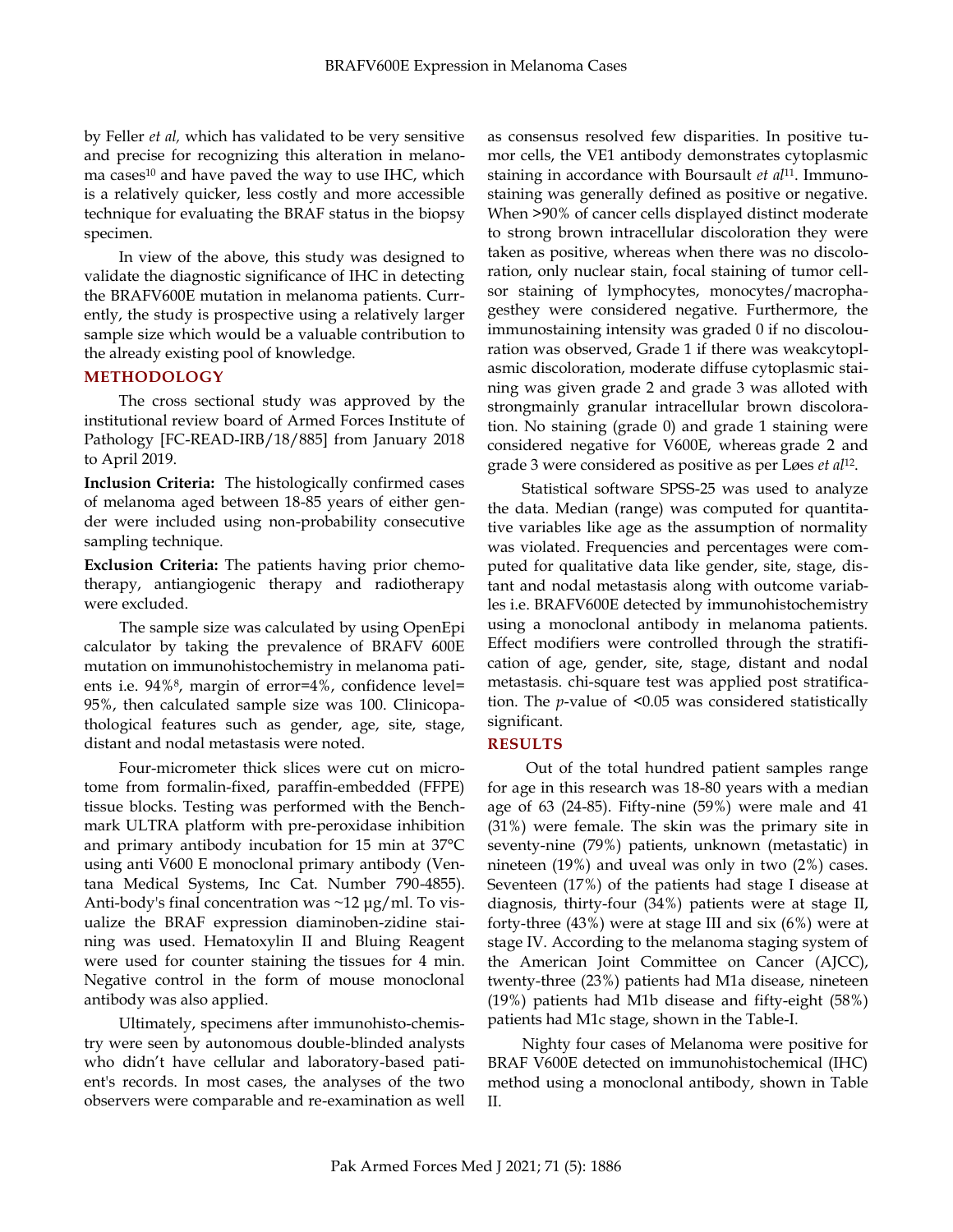| Parameters                | $n(^{0}_{0})$ |  |  |
|---------------------------|---------------|--|--|
| Gender                    |               |  |  |
| Male                      | 59 (59%)      |  |  |
| Female                    | 41 (31%)      |  |  |
| <b>Site of Melanoma</b>   |               |  |  |
| Skin                      | 79 (79%)      |  |  |
| Unknown                   | 19 (19%)      |  |  |
| Uveal                     | 02(2%)        |  |  |
| <b>Stage at Diagnosis</b> |               |  |  |
| I                         | 17 (17%)      |  |  |
| П                         | 34 (34%)      |  |  |
| Ш                         | 43 (43%)      |  |  |
| IV                        | 6(6%)         |  |  |
| <b>Distant Metastasis</b> |               |  |  |
| M1a                       | 23(23%)       |  |  |
| M1b                       | 19 (19%)      |  |  |
| M <sub>1</sub> c          | 58 (58%)      |  |  |
| Nodal Metastasis          |               |  |  |
| $2$                       | 49 (49%)      |  |  |
| >2                        | 51 (51%)      |  |  |

**Table-I: Demographic details of the patients.**

**Table-II: Frequency of BRAF V600E detected on immunohistochemical (IHC) method using amonoclonal antibody in melanoma patients.**

| <b>BRAF V600E on IHC</b> | $n \frac{0}{0}$ |
|--------------------------|-----------------|
| Positive                 | 94 (94%)        |
| Negative                 | 06(6%)          |

**Table-III: Association between clinicopathological features and frequency of BRAFV600E detected immunohistochemical method using monoclonal antibody in melanoma patients.**

|                               | <b>BRAF V600E on</b>      |                           | $p-$<br>value |
|-------------------------------|---------------------------|---------------------------|---------------|
| Demographic<br><b>Details</b> | Immunohistochemistry      |                           |               |
|                               | Positive, $n\binom{0}{0}$ | Negative, $n\binom{0}{0}$ |               |
| Age                           |                           |                           |               |
| 18-40 years                   | 08 (8%)                   | 04 (4%)                   | 0.002         |
| 40 years                      | 86 (86%)                  | 02(2%)                    |               |
| Gender                        |                           |                           |               |
| Male                          | 57 (57%)                  | 02(2%)                    | 0.224         |
| Female                        | 37 (37%)                  | 04 (4%)                   |               |
| <b>Site of Melanoma</b>       |                           |                           |               |
| Skin                          | 75 (75%)                  | 04 (4%)                   | 0.03          |
| Unknown                       | 18 (18%)                  | 01(1%)                    |               |
| Uveal                         | 01(1%)                    | 01(1%)                    |               |
| <b>Stage at Diagnosis</b>     |                           |                           |               |
| T                             | 16 (16%)                  | 01(1%)                    | < 0.001       |
| $\mathbf{I}$                  | 33 (33%)                  | 01(1%)                    |               |
| Ш                             | 40 (40%)                  | 03(3%)                    |               |
| IV                            | 05(5%)                    | 01(1%)                    |               |
| <b>Distant Metastasis</b>     |                           |                           |               |
| M <sub>1</sub> a              | 21 (21%)                  | 02(2%)                    | 0.825         |
| M1b                           | 18 (18%)                  | 01(1%)                    |               |
| M1c                           | 55 (55%)                  | 03(3%)                    |               |
| Nodal Metastasis              |                           |                           |               |
| $2$                           | 47 (47%)                  | 02(2%)                    | 0.678         |
| >2                            | 47 (47%)                  | 04 (4%)                   |               |

Multivariate analysis showed that the age, site of Melanoma and stage at diagnosis are independent factors (*p*-value <0.05). However, the same may be affected with gender, distant and nodal metastasis, shown in the the Table-III.

#### **DISCUSSION**

In the era of personalized medicine use of immunohistochemistry as a prognostic and predictive marker is on the rise, since it is a comparatively quick and economical method that doesn't necessitate large tumour cell substance13. It is also simple to perform and is regarded to be extremely sensitive and precise as the monoclonal antibodies of a specific genetic alteration are typically focused towards the epitope of beneficial concern<sup>14</sup> .

Regarding melanoma, few studies are available on the comparison of the diagnostic utility of clone VE1 in detecting BRAF V600E mutation with those of other molecular methodologies. Moreover, the clinical characteristics of patients with melanoma BRAFV600E mutation are not consistent across different studies<sup>15,16</sup>. The emphasis of this research wasn't on assessing the incidence of BRAFV600E mutations in melanoma, but to discover the likelihood of employing a monoclonal VE1 antibody immunohistochemistry test as a substitute for currently used molecular methodologies in identifying BRAF V600E mutation in melanoma. Hence, our cases were not chosen particularly to validate mutation rates.

We found BRAF V600E mutations were positive in 94% of the patients. Our results are almost like those of Schirosi *et al*17, who studied 64 histologically confirmed metastatic cases using the fully automatized immuno-histochemistry method, reached a positive predictive value (PPV) of 97.1%. Similarly, our results are also the same as that of Yaman *et al*17, who studied 48 specimens including both the primary and metastatic melanoma biopsies using the fully automatized immunohistochemical technique with supplementation of an amplification reagent kit, reported a positive predictive value of 98.2% & negative predictive value of 89.7%. Another study close to our results is Haung *et al*<sup>18</sup> who in a study of 73 cases of melanoma from lymph nodes and metastatic sites using the bond max auto-stainer showed the sensitivity and specificity of 100% and 98.6% respectively with an overall concordance of 96% between immuno-histochemical and direct sequencing method. Similarly, Manfredi *et al*. Have mentioned highly concordant results between immunohistochemistry and molecular testing of mutated BRAFV600E in primary and metastatic melanoma<sup>19</sup>.